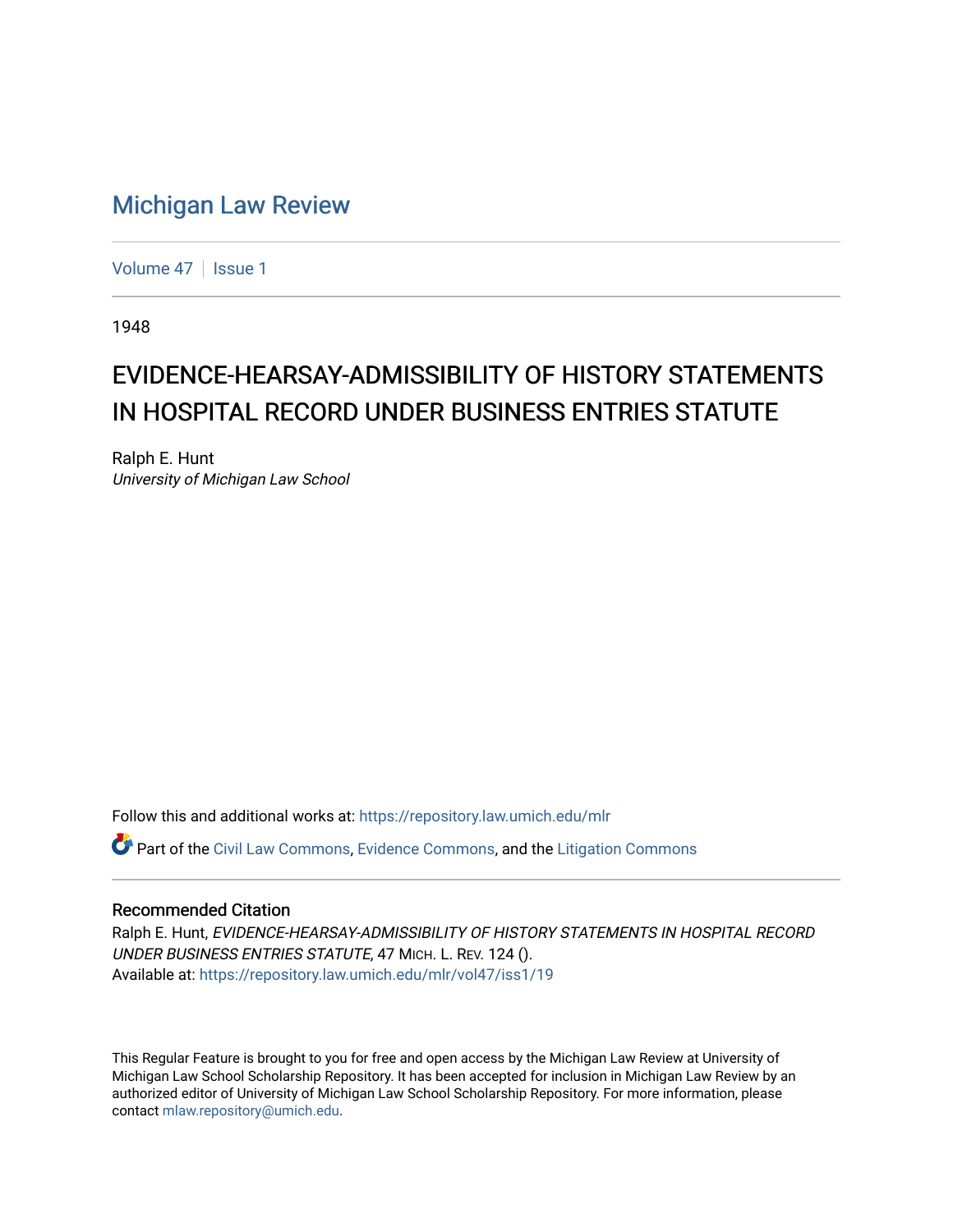EVIDENCE-HEARSAY-ADMISSIBILITY OF HISTORY STATEMENTS IN Hos-PITAL RECORD UNDER BUSINESS ENTRIES STATUTE-Plaintiff sued for injuries allegedly resulting when the door of defendant's bus closed on plaintiff's ankle as he was attempting to board the bus, throwing him to the ground. Defendant offered in evidence, under the Uniform Business Records as Evidence Act, in effect in Delaware,<sup>1</sup> hospital records containing the entry: "Patient states he twisted ankle while walking along the street." The interne who treated plaintiff and qualified the records had no independent recollection of the statement. On appeal from judgment for defendant, *held,* the record was properly admitted, although no witness could testify of his own memory that he heard the statement made. A statement is made within the regular course of business as required by the statute only if it is so related to the injury as to facilitate prompt and intelligent diagnosis and treatment. Here the statement was "pathologically germane" as an indication of the nature of the injury. *Watts v. Delaware Coach Co.,* (Del. 1948) 58 A. (2d) 689.

In the twenty-four jurisdictions which have adopted either the Uniform Act of the principal case or the Commonwealth Fund Model Act for Proof of Business Transactions,<sup>2</sup> hospital records are uniformly allowed in evidence to show the injuries and medical treatment of the patient.<sup>8</sup> But when the record purports to relate the cause of the injury, courts have excluded it as "pure hearsay,"<sup>4</sup> or on the ground that it is self-serving,<sup>5</sup> or because the entrant had no personal knowledge of the facts recorded.<sup>8</sup> It has been argued that "regular course of business" is a term of art which requires an investigation of each case to determine the trustworthiness of the evidence.<sup>7</sup> The principal case

<sup>1</sup> 45 Del. Laws (1945) c. 252-4704A, § 19A. ". . . A record of an act, condition or event, shall, in so far as relevant, be competent evidence if the custodian or the person who made such record or under whose supervision such record was made testifies to its identity and the mode of its preparation, and if it was made in the regular course of business, at or near the time of the act, condition or event, and if, in the opinion of the court, the sources of information, method and time of preparation were such as to justify its admission." Cf. 9 U.L.A. 264 (1942). Enacted in fourteen states, 9 U.L.A. 85 (1947 Supp.)

<sup>2</sup> "Any writing or record . . . made as a memorandum . . . of any act, transaction, occurrence or event shall be admissible in evidence  $\ldots$  if  $\ldots$  it was made in the regular course of any business and it was the regular course of such business to make such memorandum or record. . . . All other circumstances of the making of such writing or record including lack of personal knowledge by the entrant or maker, may be shown to affect its weight but . . . not its admissibility." MORGAN, THE LAW OF EVIDENCE 63 (1927).

<sup>8</sup> 144 A.L.R. 731 (1943); Hale, "Hospital Records as Evidence," 14 So. CAL. L. Rev. 99  $(1941)$ .

4 Sadjak v. Parker-Wolverine Co., 281 Mich. 84, 274 N.W. 719 (1937).

<sup>5</sup>-Schmitt v. Daehler Die Casting Co., 143 Ohio St. 421, 55 N.E. (2d) 644 (1944); Kelly v. Ford Motor Co., 280 Mich. 378, 273 N.W. 737 (1937) •

 $^6$  Lane v. Samuels, 350 Pa. 446, 39 A. (2d) 626 (1944); Johnson v. Lutz, 253 N.Y. 124, 170 N.E. 517 (1930) (policeman's report).

<sup>7</sup>Hoffman v. Palmer, (C.C.A. 2d, 1942) 129 F. (2d) 976 (railroad engineer's accident report). By such a view, if examination revealed sufficient trustworthiness in the facts, the court would admit the record, whether or not made in the regular course of business.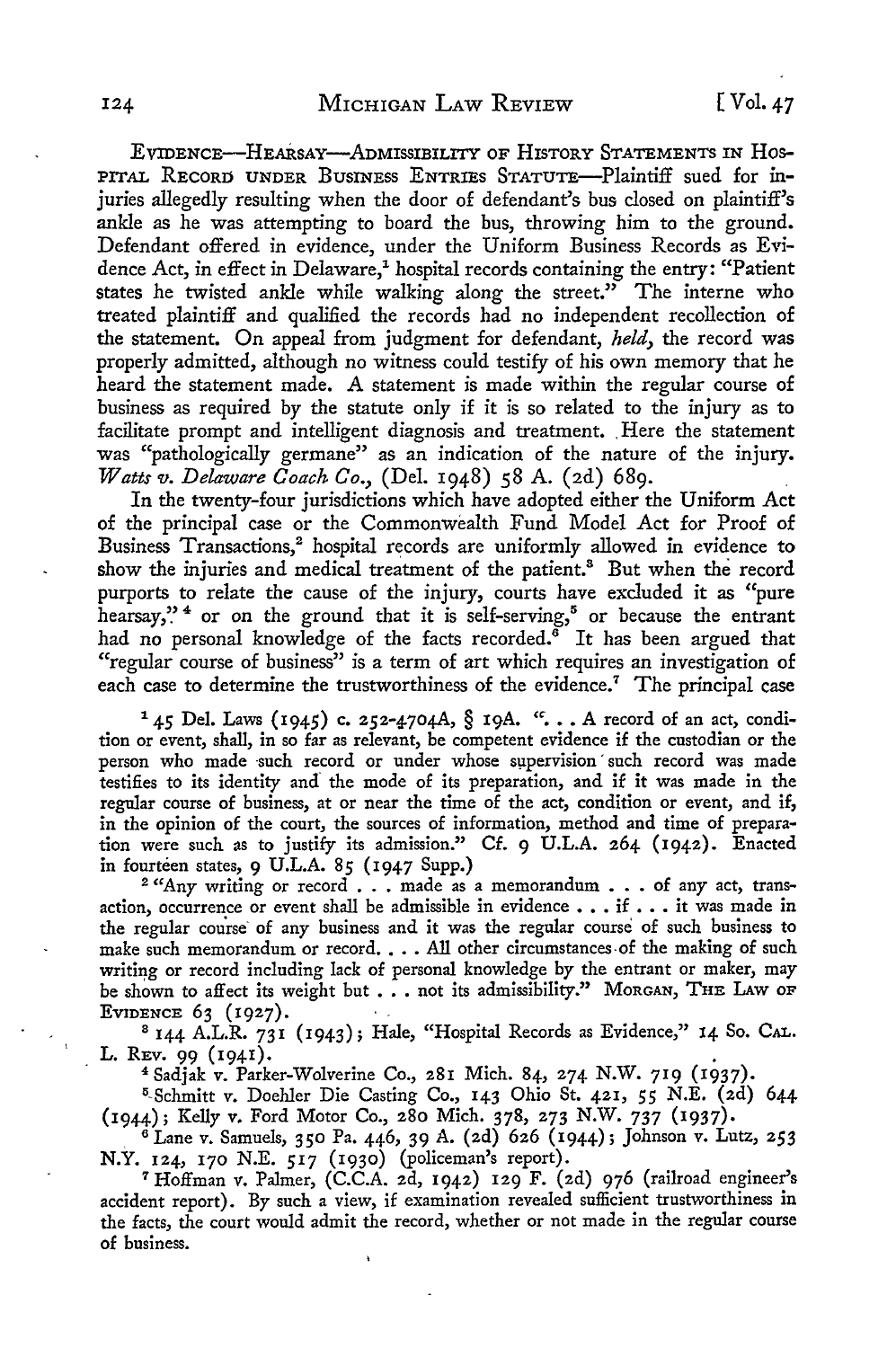expressly rejects this view to follow that line of cases which interpret the statute to allow the admission of those facts which are so related to the injury as to facilitate prompt and intelligent diagnosis and treatment.<sup>8</sup> Since the circumstantial guarantee of trustworthiness of hospital records as business entries is to be found in the fact that the medical personnel of the hospital commonly rely on the record for diagnois and treatment,<sup>9</sup> it seems logical to require that records admitted should bear some reasonable relation to that purpose. In the instant case, the court felt that the question of whether the ankle was crushed in the door or simply twisted was sufficiently important to the treatment to warrant the admission in evidence of the statement, in view of the fact that no X-ray specialist was on duty at the time of admission to the hospital. Some writers have suggested that if a statement falls within the scope of some other exception to the hearsay rule, it should be admissible when entered in the record, irrespective of its relation to diagnosis or treatment.10 This rule has apparently not been accepted by the courts, $11$  and the logic of the principal case indicates that a declaration against interest which is irrelevant to the treatment or diagnosis, although admissible if testified to directly, would be excluded if offered as part of the hospital record on the basis that there is no assurance of accurate reporting. On the other hand, if the entry is germane, it would be regarded as trustworthy, though self-serving, and thus not otherwise admissible.<sup>12</sup> It should be noted, however, that the statute gives the court power to consider the sources of information, and the court might consider the source of a self-serving statement not "such as to justify its admission." In *Green v. Cleveland*,<sup>18</sup> the failure of the record to show that the statement was made by the plaintiff was apparently considered a sufficient basis for exclusion in itself. In the principal case, the record said "patient states," and although plaintiff contended the source was unreliable because he was unconscious on admission to the hospital, the court referred to other evidence that plaintiff was conscious and the fact that the record did not show that he was unconscious, concluding that it

<sup>8</sup>Palmer v. Hoffman, 318 U.S. 109, 63 S.Ct. 477 (1943) (an engineer's accident report to the railroad was excluded on the basis that it had little or nothing to do with the operation of the business as such); Commonwealth v. Harris, 351 Pa. 325, 41 A. (2d) 688 (1945); Weis v. Weis, 147 Ohio St. 416, 72 N.E. (2d) 245 (1947).<br><sup>9</sup> 6 WIGMORE ON EVIDENCE, 3d ed., § 1707 (1940).<br><sup>10</sup> 23 TEX. L. REv. 178 at 186 (1945).

<sup>11</sup>Cf. Green v. Cleveland, (Ohio 1948) 79 N.E. (2d) 676, where the court, as in the instant case, admitted that the statement, "How happened: Fell off street car, caught heel," would be admissible as a declaration against interest if made by the plaintiff to a third person called to testify (in view of plaintiff's theory that the injury was caused by the sudden starting of the street car), but held its admission was reversible error, because not incident to the treatment and outside the knowledge or

observation of those creating the record.<br><sup>12</sup> Cerniglia v. New York, 182 Misc. 441, 49 N.Y.S. (2d) 447 (1944). Where the record as a whole is kept for a self-serving purpose, however, it would still be excluded as not germane to the treatment or business. The Delaware court in the principal case apparently considered Palmer v. Hoffman, 318 U.S. 109, 63 S.Ct. 477 (1943), as such a case. 18 (Ohio 1948) 79 N.E. (2d) 676 at 677.